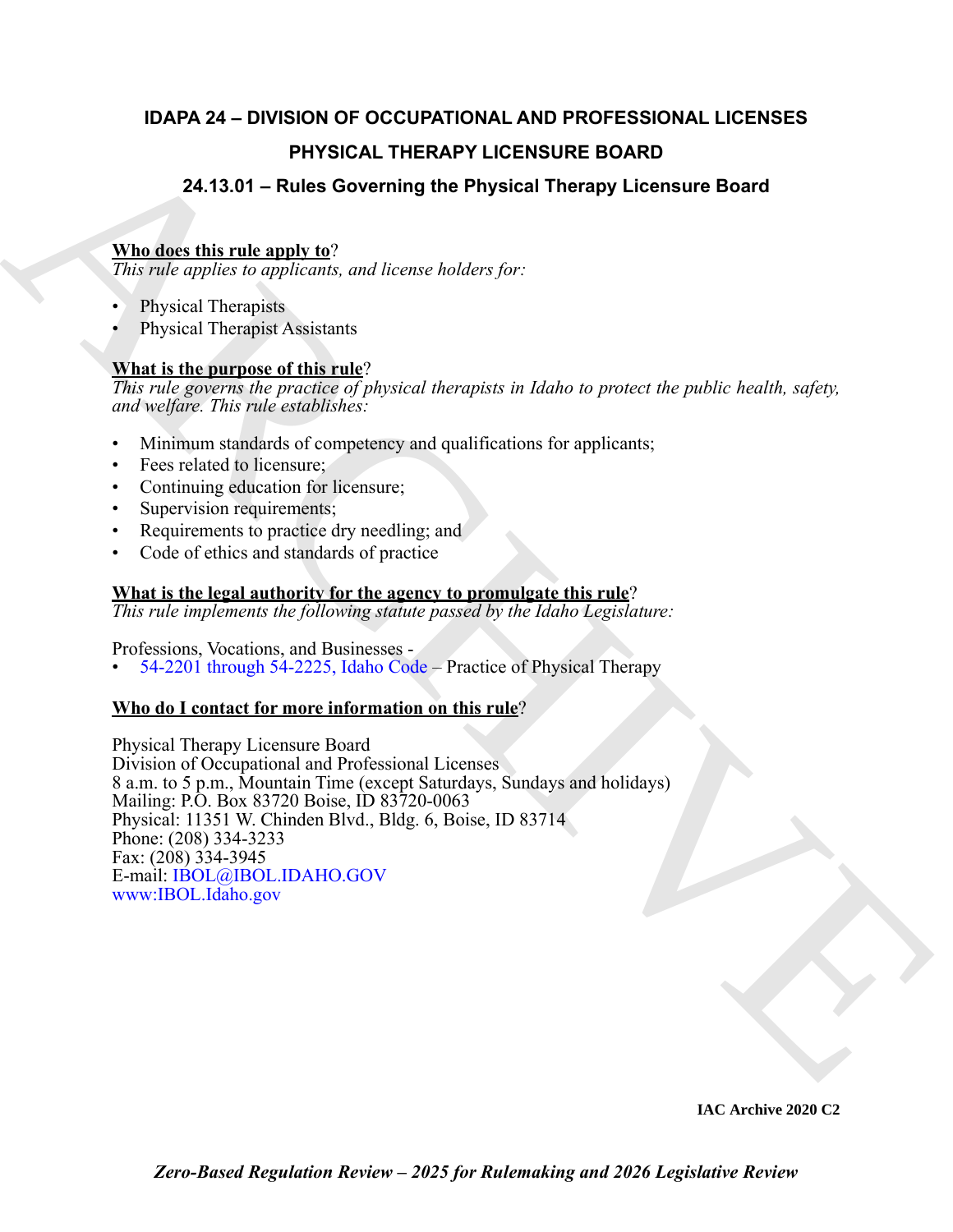# **Table of Contents**

## 24.13.01 - Rules Governing the Physical Therapy Licensure Board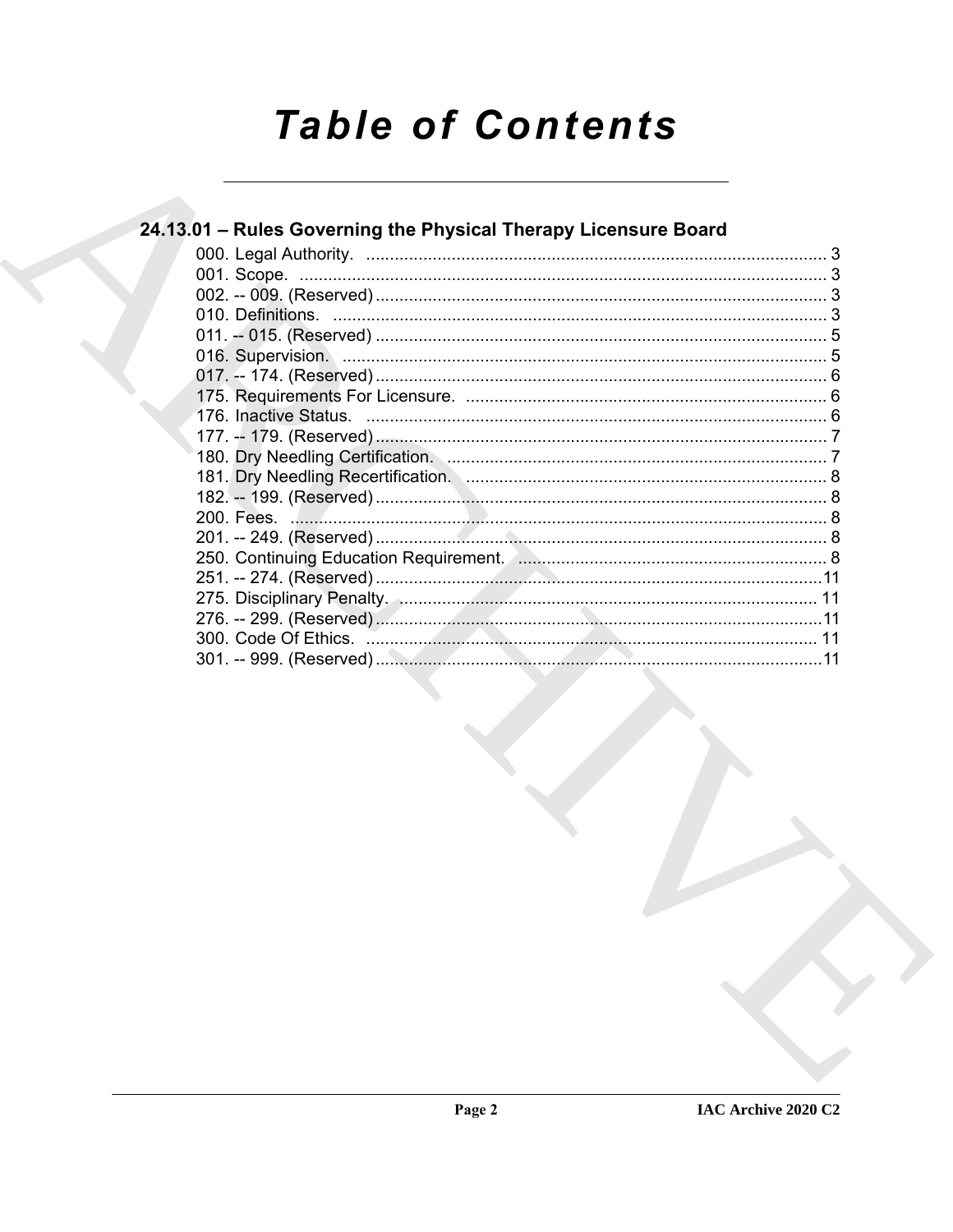#### **24.13.01 – RULES GOVERNING THE PHYSICAL THERAPY LICENSURE BOARD**

<span id="page-2-11"></span><span id="page-2-10"></span><span id="page-2-2"></span><span id="page-2-1"></span><span id="page-2-0"></span>

| 000.<br>LEGAL AUTHORITY.<br>These rules are promulgated pursuant to Section 54-2206, Idaho Code. | $(7-1-21)T$ |
|--------------------------------------------------------------------------------------------------|-------------|
| 001.<br>SCOPE.<br>These rules govern the practice of physical therapy in Idaho.                  | $(7-1-21)T$ |

#### <span id="page-2-3"></span>**002. -- 009. (RESERVED)**

#### <span id="page-2-8"></span><span id="page-2-6"></span><span id="page-2-5"></span><span id="page-2-4"></span>**010. DEFINITIONS.**

<span id="page-2-9"></span><span id="page-2-7"></span>

| 04.<br>Testing. | $(7-1-21)T$ |
|-----------------|-------------|
|-----------------|-------------|

| 000. |                              | LEGAL AUTHORITY.<br>These rules are promulgated pursuant to Section 54-2206, Idaho Code.                                                                                                                                                                                                                                                                                                                                                                                                                                                                                                                                                                                                                                                                       | $(7-1-21)T$     |
|------|------------------------------|----------------------------------------------------------------------------------------------------------------------------------------------------------------------------------------------------------------------------------------------------------------------------------------------------------------------------------------------------------------------------------------------------------------------------------------------------------------------------------------------------------------------------------------------------------------------------------------------------------------------------------------------------------------------------------------------------------------------------------------------------------------|-----------------|
| 001. | <b>SCOPE.</b>                | These rules govern the practice of physical therapy in Idaho.                                                                                                                                                                                                                                                                                                                                                                                                                                                                                                                                                                                                                                                                                                  | $(7-1-21)T$     |
|      |                              | 002. -- 009. (RESERVED)                                                                                                                                                                                                                                                                                                                                                                                                                                                                                                                                                                                                                                                                                                                                        |                 |
| 010. |                              | <b>DEFINITIONS.</b>                                                                                                                                                                                                                                                                                                                                                                                                                                                                                                                                                                                                                                                                                                                                            |                 |
|      | 01.                          | Supportive Personnel. An individual, or individuals, who are neither a physical therapist or a<br>physical therapist assistant, but who are employed by and/or trained under the direction of a licensed physical<br>therapist to perform designated non-treatment patient related tasks and routine physical therapy tasks.                                                                                                                                                                                                                                                                                                                                                                                                                                   | $(7-1-21)T$     |
|      | 02.                          | Non-Treatment Patient Related Tasks. Actions and procedures related to patient care that do not<br>involve direct patient treatment or direct personal supervision, but do require a level of supervision not less than<br>general supervision, including, but not limited to: treatment area preparation and clean-up, equipment set-up, heat and<br>cold pack preparation, preparation of a patient for treatment by a physical therapist or physical therapist assistant,<br>transportation of patients to and from treatment, and assistance to a physical therapist or physical therapist assistant<br>when such assistance is requested by a physical therapist or physical therapist assistant when safety and effective<br>treatment would so require. | $(7-1-21)T$     |
|      | 03.                          | <b>Routine Physical Therapy Tasks.</b> Actions and procedures within the scope of practice of physical<br>therapy, which do not require the special skills or training of a physical therapist or physical therapist assistant,<br>rendered directly to a patient by supportive personnel at the request of and under the direct personal supervision of a<br>physical therapist or physical therapist assistant.                                                                                                                                                                                                                                                                                                                                              | $(7-1-21)T$     |
|      | 04.                          | Testing.                                                                                                                                                                                                                                                                                                                                                                                                                                                                                                                                                                                                                                                                                                                                                       | $(7-1-21)T$     |
|      | a.<br>individuals including: | Standard methods and techniques used in the practice of physical therapy to gather data about                                                                                                                                                                                                                                                                                                                                                                                                                                                                                                                                                                                                                                                                  | $(7-1-21)T$     |
|      | i.                           | Electrodiagnostic and electrophysiological measurements;                                                                                                                                                                                                                                                                                                                                                                                                                                                                                                                                                                                                                                                                                                       | $(7-1-21)T$     |
|      | ii.                          | Assessment or evaluation of muscle strength, force, endurance and tone;                                                                                                                                                                                                                                                                                                                                                                                                                                                                                                                                                                                                                                                                                        | $(7-1-21)T$     |
|      | iii.                         | Reflexes;                                                                                                                                                                                                                                                                                                                                                                                                                                                                                                                                                                                                                                                                                                                                                      | $(7-1-21)T$     |
|      | iv.                          | Automatic reactions;                                                                                                                                                                                                                                                                                                                                                                                                                                                                                                                                                                                                                                                                                                                                           | $(7-1-21)T$     |
|      | V.                           | Posture and body mechanics;                                                                                                                                                                                                                                                                                                                                                                                                                                                                                                                                                                                                                                                                                                                                    | $(7-1-21)T$     |
|      | vi.                          | Movement skill and accuracy;                                                                                                                                                                                                                                                                                                                                                                                                                                                                                                                                                                                                                                                                                                                                   | $(7-1-21)T$     |
|      | vii.                         | Joint range of motion and stability;                                                                                                                                                                                                                                                                                                                                                                                                                                                                                                                                                                                                                                                                                                                           | $(7 - 1 - 21)T$ |
|      | viii.                        | Sensation;                                                                                                                                                                                                                                                                                                                                                                                                                                                                                                                                                                                                                                                                                                                                                     | $(7-1-21)T$     |
|      | ix.                          | Perception;                                                                                                                                                                                                                                                                                                                                                                                                                                                                                                                                                                                                                                                                                                                                                    | $(7-1-21)T$     |
|      | X.                           | Peripheral nerve function integrity;                                                                                                                                                                                                                                                                                                                                                                                                                                                                                                                                                                                                                                                                                                                           | $(7-1-21)T$     |
|      | xi.                          | Locomotor skills;                                                                                                                                                                                                                                                                                                                                                                                                                                                                                                                                                                                                                                                                                                                                              | $(7-1-21)T$     |
|      | xii.                         | Fit, function and comfort of prosthetic, orthotic, and other assistive devices;                                                                                                                                                                                                                                                                                                                                                                                                                                                                                                                                                                                                                                                                                | $(7-1-21)T$     |
|      | xiii.                        | Limb volume, symmetry, length and circumference;                                                                                                                                                                                                                                                                                                                                                                                                                                                                                                                                                                                                                                                                                                               | $(7-1-21)T$     |
|      | xiv.                         | Clinical evaluation of cardiac and respiratory status to include adequacy of pulses, noninvasive<br>assessment of peripheral circulation, thoracic excursion, vital capacity, and breathing patterns;                                                                                                                                                                                                                                                                                                                                                                                                                                                                                                                                                          | $(7-1-21)T$     |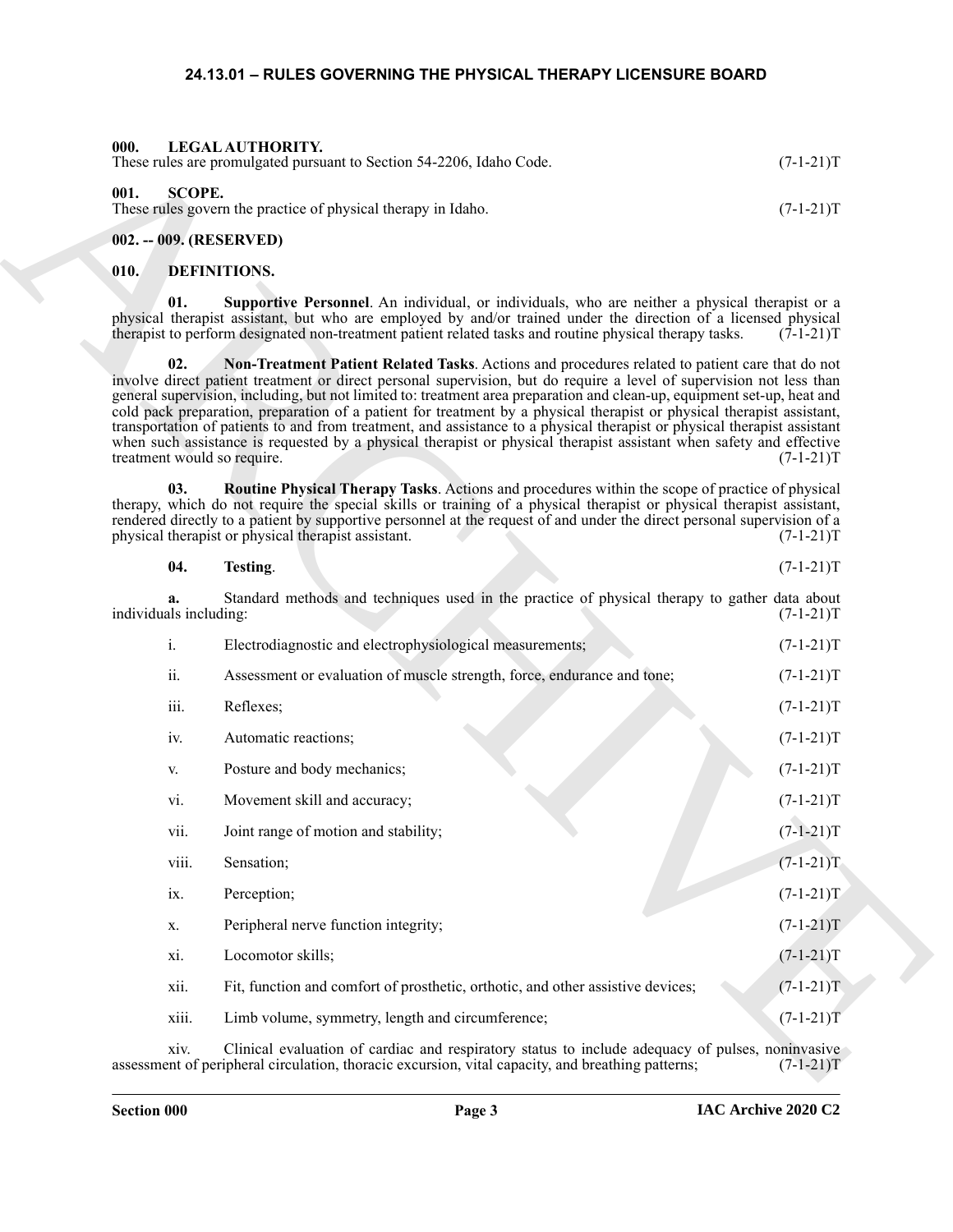|                                    | Div. of Occupational & Professional Licenses                                                                                                                                                                                                                                                                                                                                                                                                                   | <b>Physical Therapy Licensure Board</b> |             |
|------------------------------------|----------------------------------------------------------------------------------------------------------------------------------------------------------------------------------------------------------------------------------------------------------------------------------------------------------------------------------------------------------------------------------------------------------------------------------------------------------------|-----------------------------------------|-------------|
| XV.                                | Vital signs such as pulse, respiratory rate, and blood pressure;                                                                                                                                                                                                                                                                                                                                                                                               |                                         | $(7-1-21)T$ |
| XV1.                               | Activities of daily living; and the physical environment of the home and work place; and $(7-1-21)$ T                                                                                                                                                                                                                                                                                                                                                          |                                         |             |
| xvii.                              | Pain patterns, localization and modifying factors; and                                                                                                                                                                                                                                                                                                                                                                                                         |                                         | $(7-1-21)T$ |
| xviii.                             | Photosensitivity.                                                                                                                                                                                                                                                                                                                                                                                                                                              |                                         | $(7-1-21)T$ |
| b.                                 | Specifically excluded are the ordering of electromyographic study, electrocardiography,<br>thermography, invasive vascular study, selective injection tests, or complex cardiac or respiratory function studies<br>without consultation and direction of a physician.                                                                                                                                                                                          |                                         | $(7-1-21)T$ |
| 05.                                | Functional Mobility Training. Includes gait training, locomotion training, and posture training.                                                                                                                                                                                                                                                                                                                                                               |                                         | $(7-1-21)T$ |
| 06.<br>purpose of:                 | <b>Manual Therapy.</b> Skilled hand movements to mobilize or manipulate soft tissues and joints for the                                                                                                                                                                                                                                                                                                                                                        |                                         | $(7-1-21)T$ |
| a.<br>inflammation or restriction; | Modulating pain, increasing range of motion, reducing or eliminating soft tissue swelling,                                                                                                                                                                                                                                                                                                                                                                     |                                         | $(7-1-21)T$ |
| b.                                 | Inducing relaxation;                                                                                                                                                                                                                                                                                                                                                                                                                                           |                                         | $(7-1-21)T$ |
| c.                                 | Improving contractile and non-contractile tissue extensibility; and                                                                                                                                                                                                                                                                                                                                                                                            |                                         | $(7-1-21)T$ |
| d.                                 | Improving pulmonary function.                                                                                                                                                                                                                                                                                                                                                                                                                                  |                                         | $(7-1-21)T$ |
| 07.                                | Physical Agents or Modalities. Thermal, acoustic, radiant, mechanical, or electrical energy used<br>to produce physiologic changes in tissues.                                                                                                                                                                                                                                                                                                                 |                                         | $(7-1-21)T$ |
| 08.                                | General Supervision. A physical therapist's availability at least by means of telecommunications,<br>which does not require a physical therapist to be on the premises where physical therapy is being provided, for the<br>direction of a physical therapist assistant.                                                                                                                                                                                       |                                         | $(7-1-21)T$ |
| 09.                                | <b>Direct Supervision</b> . A physical therapist's or physical therapist assistant's physical presence and<br>availability to render direction in person and on the premises where physical therapy is being provided.                                                                                                                                                                                                                                         |                                         | $(7-1-21)T$ |
| 10.                                | Direct Personal Supervision. A physical therapist's or physical therapist assistant's direct and<br>continuous physical presence and availability to render direction, in person and on the premises where physical<br>therapy is being provided. The physical therapist or physical therapist assistant must have direct contact with the<br>patient during each session and assess patient response to delegated treatment.                                  |                                         | $(7-1-21)T$ |
| 11.<br>telecommunications.         | Supervising Physical Therapist. A licensed physical therapist who developed and recorded the<br>initial plan of care and/or who has maintained regular treatment sessions with a patient. Such physical therapist's<br>designation of another licensed physical therapist if the physical therapist who developed and recorded the initial plan<br>of care or maintained regular treatment sessions is not available to provide direction at least by means of |                                         | $(7-1-21)T$ |
| 12.                                | Nationally Accredited School. A school or course of physical therapy or physical therapist<br>assistant with a curriculum approved by the Commission on Accreditation in Physical Therapy Education (CAPTE)<br>or an accrediting agency recognized by the U.S. Department of Education, the Council on Postsecondary<br>Accreditation, or a successor entity, or both.                                                                                         |                                         | $(7-1-21)T$ |
| 13.                                | Examination. The examination is the National Physical Therapy Examination (NPTE)<br>administered by Federation of State Boards of Physical Therapy. The examination may also include a jurisprudence<br>examination adopted by the Board.                                                                                                                                                                                                                      |                                         | $(7-1-21)T$ |
|                                    |                                                                                                                                                                                                                                                                                                                                                                                                                                                                |                                         |             |

<span id="page-3-8"></span><span id="page-3-7"></span><span id="page-3-6"></span><span id="page-3-5"></span><span id="page-3-4"></span><span id="page-3-3"></span><span id="page-3-2"></span><span id="page-3-1"></span><span id="page-3-0"></span>

| Inducing relaxation: |  | $(7-1-21)T$ |  |
|----------------------|--|-------------|--|
|                      |  |             |  |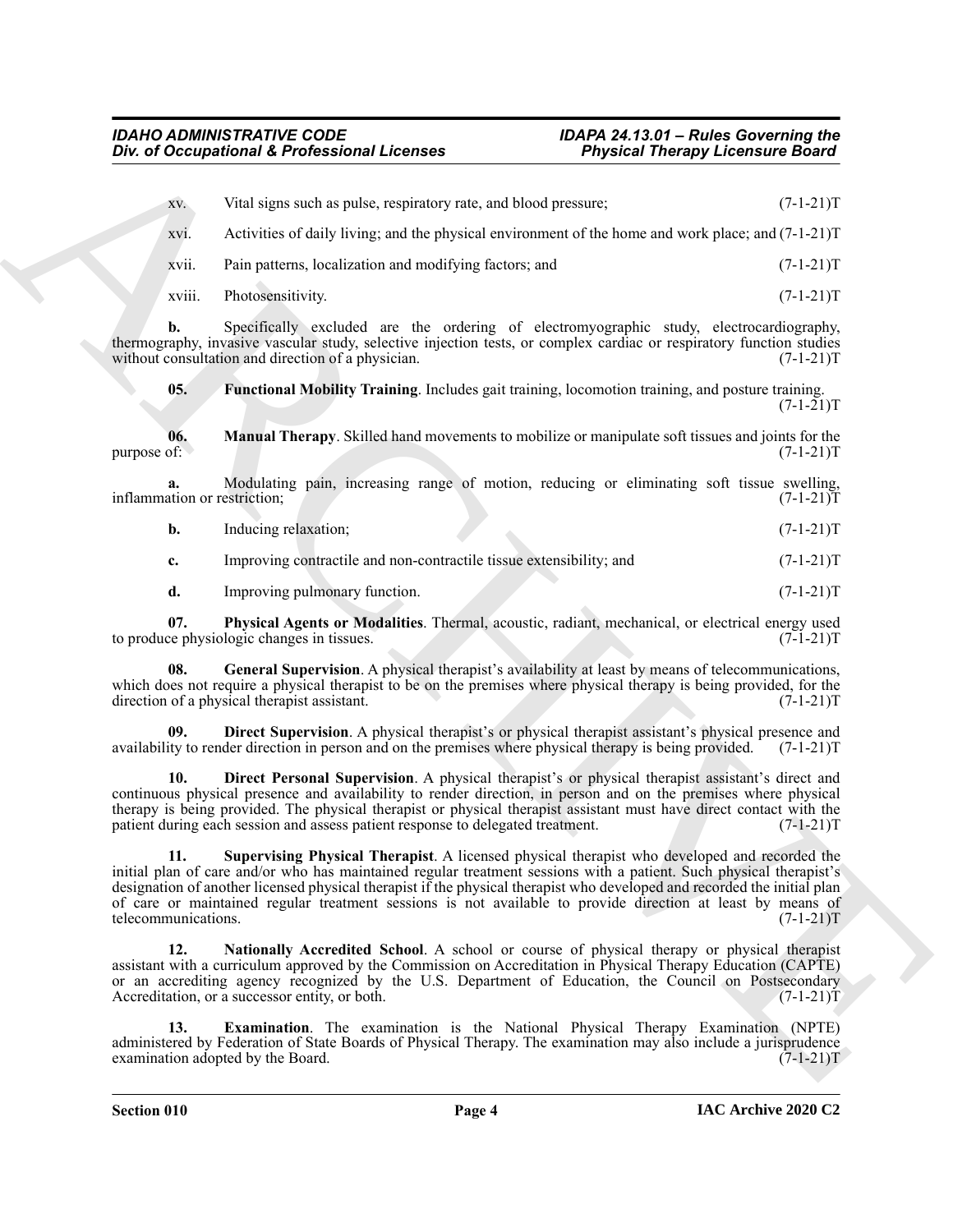#### <span id="page-4-0"></span>**011. -- 015. (RESERVED)**

#### <span id="page-4-2"></span><span id="page-4-1"></span>**016. SUPERVISION.**

A physical therapist shall supervise and be responsible for patient care given by physical therapist assistants, supportive personnel, physical therapy students, and physical therapist assistant students. (7-1-21) supportive personnel, physical therapy students, and physical therapist assistant students.

**Procedures and Interventions Performed Exclusively by Physical Therapist**. The following terventions shall be performed exclusively by a physical therapist:  $(7-1-21)T$ procedures and interventions shall be performed exclusively by a physical therapist:

<span id="page-4-3"></span>**a.** Interpretation of a referral for physical therapy if a referral has been received.  $(7-1-21)T$ 

**b.** Performance of the initial patient evaluation and problem identification including a diagnosis for therapy and a prognosis for physical therapy.  $(7-1-21)$ physical therapy and a prognosis for physical therapy.

Development or modification of a treatment plan of care which is based on the initial evaluation is long-term and short-term physical therapy treatment goals.  $(7-1-21)$ and which includes long-term and short-term physical therapy treatment goals.

**d.** Assessment of the competence of physical therapist assistants, physical therapy students, physical therapist assistant students, and supportive personnel to perform assigned procedures, interventions and routine tasks.  $(7-1-21)T$ 

**e.** Selection and delegation of appropriate portions of treatment procedures, interventions and routine physical therapy tasks to the physical therapist assistants, physical therapy students, physical therapist assistant students, and supportive personnel. (7-1-21)T

**f.** Performance of a re-evaluation when any change in a patient's condition occurs that is not consistent with the physical therapy treatment plan of care, patient's anticipated progress, and physical therapy treatment goals. (7-1-21)T

**g.** Performance and documentation of a discharge evaluation and summary of the physical therapy t plan.  $(7-1-21)$ treatment plan.

<span id="page-4-4"></span>**h.** Performance of dry needling. (7-1-21)T

**02. Supervision of Physical Therapist Assistants**. A physical therapist assistant must be supervised by a physical therapist by no less standard than general supervision.

**a.** A physical therapist assistant must not change a procedure or intervention unless such change of procedure or intervention has been included within the treatment plan of care as set forth by a physical therapist.  $(7-1-21)T$ 

One of Occupational & Professional Licenses<br>
9. Physical Theoretics Properties and the respectively. The particle is the particle in the specifical computer and the specifical computer and the specifical computer and the **b.** A physical therapist assistant may not continue to provide treatment as specified under a treatment plan of care if a patient's condition changes such that further treatment necessitates a change in the established treatment plan of care unless the physical therapist assistant has consulted with the supervising physical therapist prior to the patient's next appointment for physical therapy, and a re-evaluation is completed by the supervising physical therapist. (7-1-21)T

**c.** The supervising physical therapist must provide direct personal contact with the patient and assess the plan of care on or before every ten (10) visits or once a week if treatment is performed more than once per day but no less often than once every sixty (60) days. The supervising therapist's assessment must be documented in the patient record. (7-1-21)T

**d.** A physical therapist assistant may refuse to perform any procedure, intervention, or task delegated by a physical therapist when such procedure, intervention, or task is beyond the physical therapist assistant's skill level or scope of practice standards. (7-1-21) level or scope of practice standards.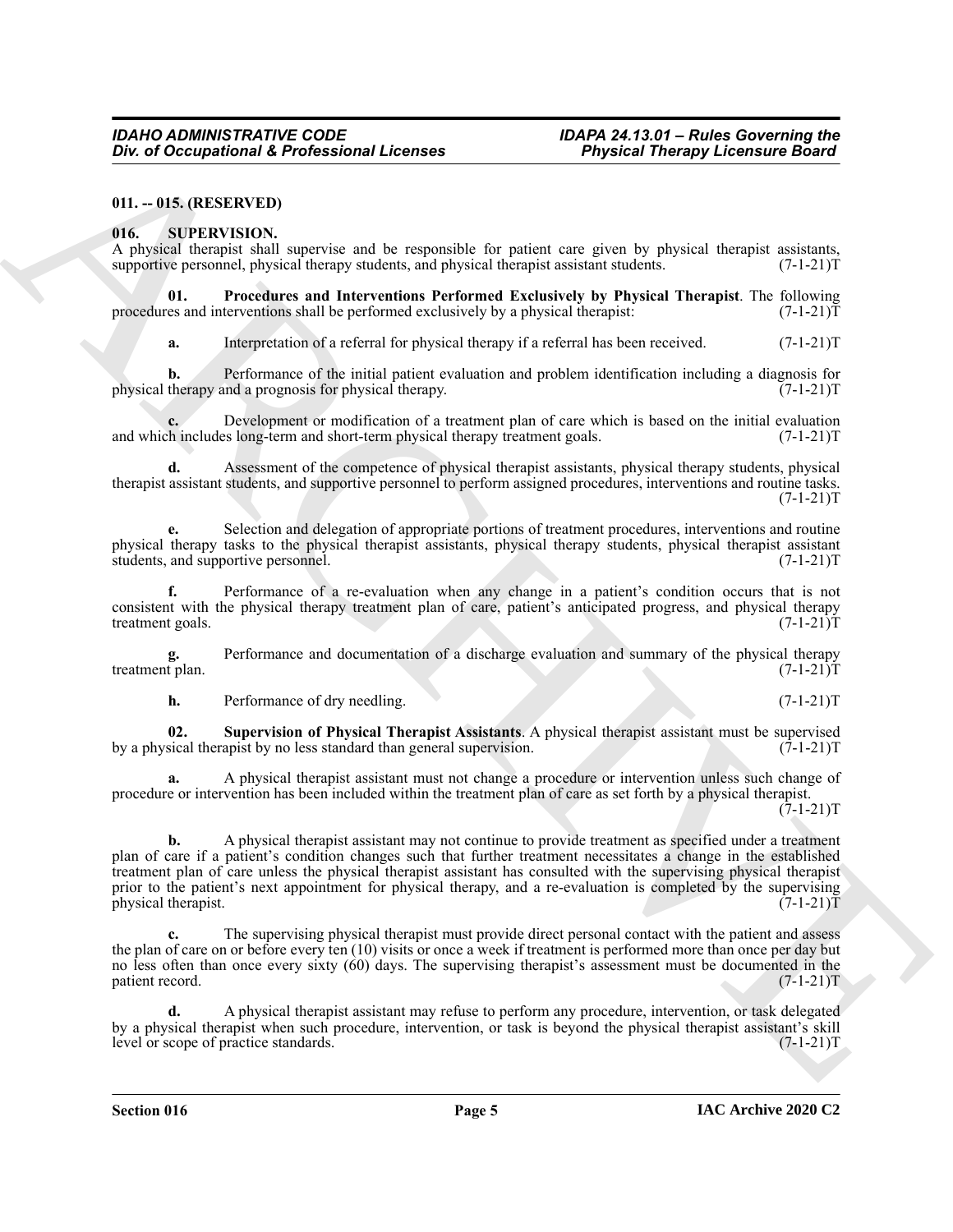A physical therapist is not required to co-sign any treatment related documents prepared by a assistant, unless required to do so in accordance with law, or by a third-party. (7-1-21)<sup>T</sup> physical therapist assistant, unless required to do so in accordance with law, or by a third-party.

<span id="page-5-12"></span>**03. Supervision of Supportive Personnel**. Any routine physical therapy tasks performed by supportive personnel requires direct personal supervision. (7-1-21) T

**04.** Supervision of Physical Therapy and Physical Therapist Assistant Students. Supervision of therapy students and physical therapist assistant students requires direct supervision. (7-1-21)T physical therapy students and physical therapist assistant students requires direct supervision.

<span id="page-5-11"></span>**a.** A physical therapy student is only supervised by the direct supervision of a physical therapist.  $(7-1-21)T$ 

**b.** A physical therapy student is required to sign all treatment notes with the designation "SPT" after ne, and all such signatures require the co-signature of the supervising physical therapist. (7-1-21) their name, and all such signatures require the co-signature of the supervising physical therapist.

**c.** A physical therapist assistant student is required to sign all treatment notes with the designation "SPTA" after their name, and all such signatures require the co-signature of the supervising physical therapist or supervising physical therapist assistant.

#### <span id="page-5-13"></span>**05. Supervision Ratios**. (7-1-21)T

**a.** At any one time, the physical therapist may supervise up to a total of three supervised personnel, who are physical therapist assistants or supportive personnel. If the physical therapist is supervising the maximum of three supervised personnel at any one time, no more than two of the supervised personnel may be supportive personnel or physical therapist assistants. (7-1-21)T

**b.** In addition to the supervised personnel authorized in a. of this subsection, the physical therapist may supervise two persons engaging in direct patient care who are pursuing a course of study leading to a degree as a physical therapist or a physical therapist assistant. (7-1-21)T

#### <span id="page-5-0"></span>**017. -- 174. (RESERVED)**

#### <span id="page-5-7"></span><span id="page-5-1"></span>**175. REQUIREMENTS FOR LICENSURE.**

One of Occupational & Professional Lie consistent ( $\frac{1}{2}$  Projectic Direction Consistent ( $\frac{1}{2}$  Projection Consistent ( $\frac{1}{2}$  Projection Consistent ( $\frac{1}{2}$  Projection Consistent ( $\frac{1}{2}$  Projection Consiste An individual shall be entitled to a license upon the submission of proof and approval that the individual has successfully passed the NPTE with a scaled score of at least six hundred (600) and the jurisprudence examination with a score of at least seventy-five percent (75%). Foreign educated individuals whose native language is not English must submit proof of successfully passing one (1) of the following English proficiency exams:  $(7-1-21)$ T

<span id="page-5-10"></span>**01. Test of English as a Foreign Language (TOEFL)**. Minimum passing scores of two hundred (20) for computer test and five hundred sixty (560) for paper test; twenty (220) for computer test and five hundred sixty  $(560)$  for paper test;

**02. Test of English as a Foreign Language – Internet-Based Test (TOEFL IBT)**. Minimum passing scores of twenty-four (24) in writing; twenty-six (26) in speaking, twenty-one (21) in reading, and eighteen (18) in listening; or  $(7-1-21)$ listening; or  $(7-1-21)$ T

<span id="page-5-9"></span><span id="page-5-8"></span><span id="page-5-6"></span><span id="page-5-3"></span>**03.** Alternative Exams. as otherwise approved by the Board. (7-1-21)T

#### <span id="page-5-2"></span>**176. INACTIVE STATUS.**

**01.** Request for Inactive Status. Licensees requesting an inactive status during the renewal of their ense must submit a written request and pay the established fee.  $(7-1-21)$ active license must submit a written request and pay the established fee.

**02. Continuing Education**. All continuing education requirements will be waived for any year or hereof that a licensee maintains an inactive license and is not actively practicing in Idaho. (7-1-21)T portion thereof that a licensee maintains an inactive license and is not actively practicing in Idaho.

#### <span id="page-5-5"></span><span id="page-5-4"></span>**03. Reinstatement to Full Licensure from Inactive Status**.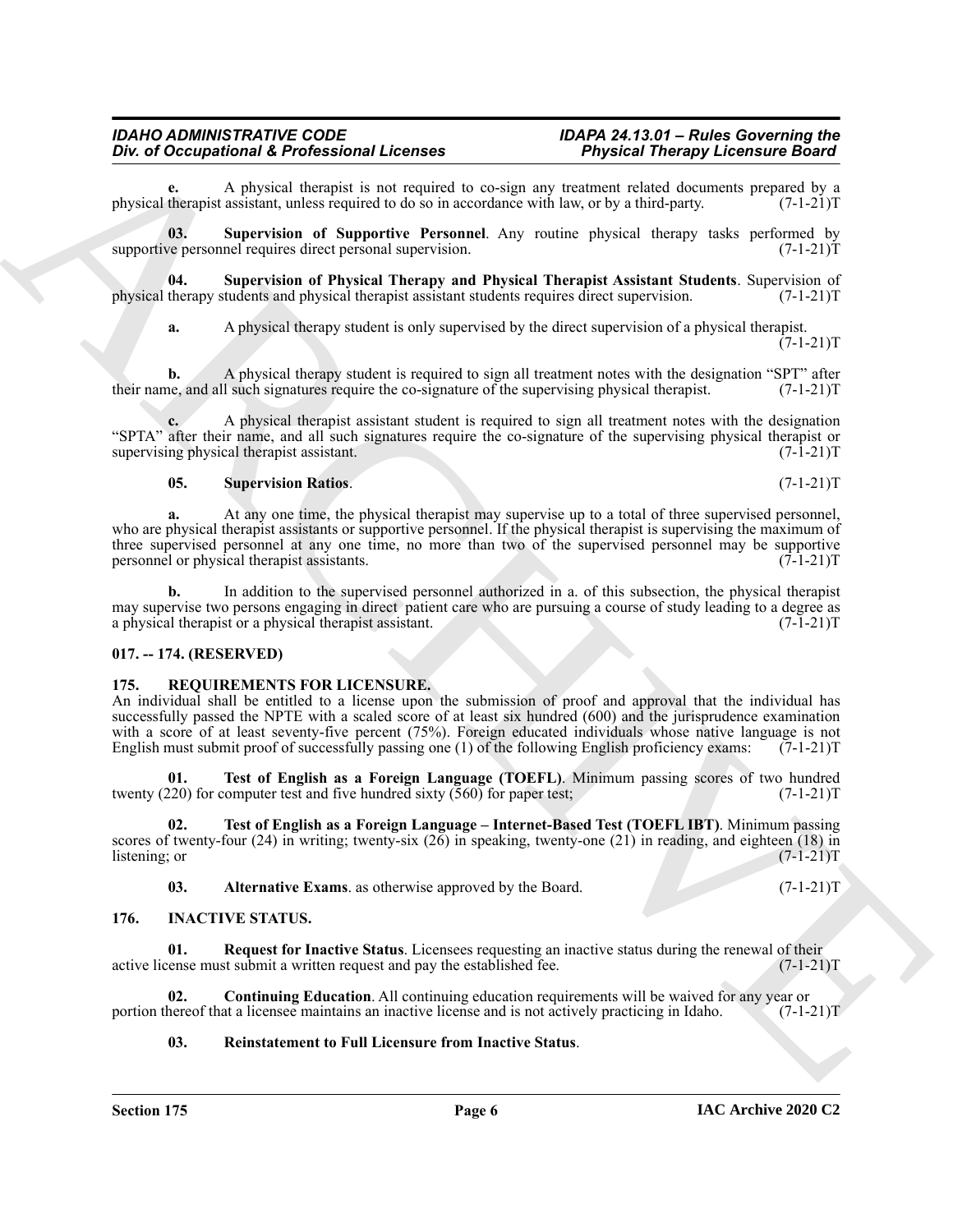The differential definition of the Construction of the Construction of the Construction of the Construction of the Construction of the Construction of the Construction of the Construction of the Construction of the Constr Return to Active Status of License - Inactive for Five (5) or Fewer Years. An inactive license holder whose license has been inactive for five (5) or fewer years may convert from inactive to active license status by:  $(7-1-21)T$ i. Providing documentation to the Board showing successful completion within the previous twelve<br>the following continuing education requirements: (7-1-21)  $(12)$  months of the following continuing education requirements: (1). Licenses inactive for three (3) years or less, one (1) year of continuing education; or  $(7-1-21)T$ (2). Licenses inactive for more than three (3) years, two (2) years of continuing education; and  $(7-1-21)T$ 

ii. Paying the appropriate fee.  $(7-1-21)T$ 

**b.** Return to Active Status of License - Inactive for Greater than Five (5) Years. An inactive license holder whose license has been inactive for greater than five (5) years may convert from inactive to active license status by:  $(7-1-21)$ T status by:  $(7-1-21)T$ 

Providing documentation to the Board showing successful completion within the previous twelve<br>o (2) vears of continuing education requirements: and (7-1-21)  $(12)$  months of two  $(2)$  years of continuing education requirements; and

ii. Providing proof that the licensee has actively engaged in the practice of physical therapy in another state or territory of the United States for at least three (3) of the immediately preceding five (5) years, or provide proof that the licensee is competent to practice in Idaho.  $(7-1-21)$ proof that the licensee is competent to practice in Idaho.

| $\cdots$<br>111. | The Board may consider the following factors when determining proof of competency: $(7-1-21)T$ |             |
|------------------|------------------------------------------------------------------------------------------------|-------------|
| $(1)$ .          | Number of years of practice prior to transfer from active status;                              | $(7-1-21)T$ |
| (2).             | Employment in a field similar to physical therapy; and                                         | $(7-1-21)T$ |
| (3).             | Any other factors the Board deems appropriate.                                                 | $(7-1-21)T$ |

#### <span id="page-6-0"></span>**177. -- 179. (RESERVED)**

#### <span id="page-6-2"></span><span id="page-6-1"></span>**180. DRY NEEDLING CERTIFICATION.**

The Board may grant certification for dry needling to a physical therapist who completes an application, pays the applicable fees, and meets the following requirements:  $(7-1-21)$ applicable fees, and meets the following requirements:

<span id="page-6-5"></span>**01. Training and Education**. At least one (1) year of practice as a licensed physical therapist and successful completion of a Board approved course that is a minimum of twenty-seven (27) hours of in-person instruction of which no less than sixteen (16) hours must be hands-on application of dry needling techniques by the physical therapist. (7-1-21)T

**02.** Course Approval. The Board will review course curriculum, including a course syllabus, prior to . The course must: (7-1-21) approval. The course must:

<span id="page-6-3"></span>**a.** Be taught by a qualified instructor as shown by education and experience;  $(7-1-21)$ T

**b.** Include instruction and training on indications/contraindications for dry needling, safe needling e, and blood borne pathogens;  $(7-1-21)$ technique, and blood borne pathogens;

**c.** Require successful completion of an assessment of proficiency in dry needling, which includes a demonstration of the physical therapist's dry needling skills. (7-1-21) practical demonstration of the physical therapist's dry needling skills.

<span id="page-6-4"></span>**03.** Course Completion. Completion of this education and training may have occurred prior to the date of these rules. (7-1-21)T effective date of these rules.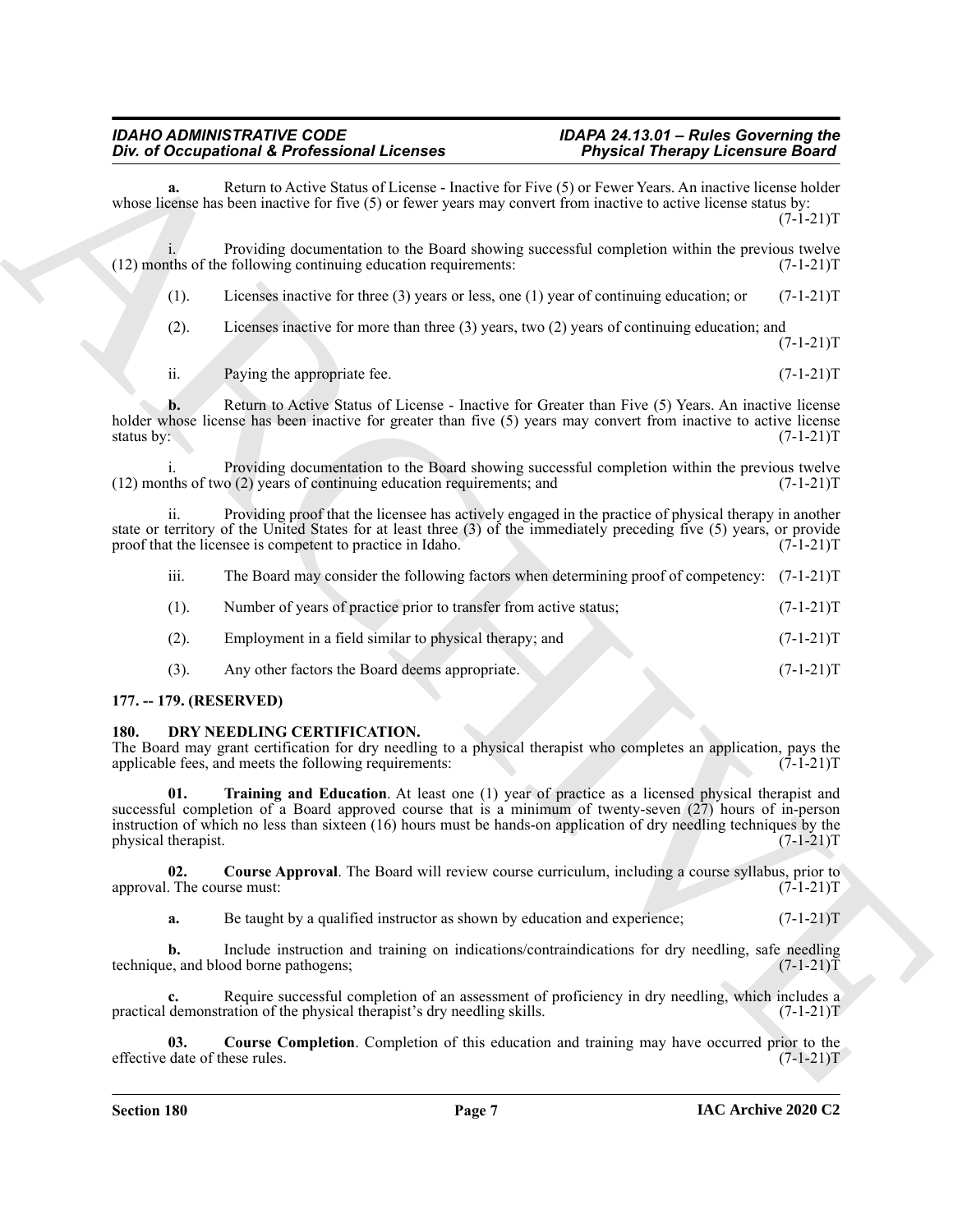#### <span id="page-7-9"></span><span id="page-7-6"></span><span id="page-7-0"></span>**181. DRY NEEDLING RECERTIFICATION.**

#### <span id="page-7-8"></span><span id="page-7-7"></span>**03. Failure to Comply with Issuance Requirements**.

#### <span id="page-7-1"></span>**182. -- 199. (RESERVED)**

#### <span id="page-7-10"></span><span id="page-7-2"></span>**200. FEES.**

| 181.<br>DRY NEEDLING RECERTIFICATION.                                                                                                                                                                                                                                                                                                                                                                                                                                                                                                       |                                                                                                           |                                   |
|---------------------------------------------------------------------------------------------------------------------------------------------------------------------------------------------------------------------------------------------------------------------------------------------------------------------------------------------------------------------------------------------------------------------------------------------------------------------------------------------------------------------------------------------|-----------------------------------------------------------------------------------------------------------|-----------------------------------|
|                                                                                                                                                                                                                                                                                                                                                                                                                                                                                                                                             |                                                                                                           |                                   |
| 01.<br>physical therapy license renewal application, payment of the physical therapy license renewal fee, the dry needling<br>certification fee, and payment of fines, costs, fees or other amounts that are due and owing to the Board or in<br>compliance with a payment arrangement with the Board, and verifying to the Board that the licensee is in compliance<br>with the requirements for dry needling certification as provided in the Board's laws and rules.                                                                     | Issuance. Dry needling certification shall be issued every three (3) years by timely submission of a      | $(7-1-21)T$                       |
| 02.<br>their physical therapy license and must be issued every three (3) years. Proof of completion of a minimum of twenty-<br>seven (27) hours of in-person instruction of which no less than sixteen (16) hours must be hands-on application of dry<br>needling techniques by the physical therapist, must be provided for renewal of their license. The Board must waive<br>the dry needling certification fee in conjunction with the first timely renewal of the physical therapy license after<br>initial dry needling certification. | <b>Expiration Date.</b> Physical Therapists dry needling certification expires on the expiration date of  | $(7-1-21)T$                       |
| 03.<br><b>Failure to Comply with Issuance Requirements.</b>                                                                                                                                                                                                                                                                                                                                                                                                                                                                                 |                                                                                                           |                                   |
| a.<br>requirements when renewing their physical therapy license, the dry needling certification is canceled and the physical<br>therapy license will be renewed without dry needling certification.                                                                                                                                                                                                                                                                                                                                         | If a licensee with dry needling certification fails to verify meeting dry needling issuance               | $(7-1-21)T$                       |
| b.<br>dry needling certification is canceled.                                                                                                                                                                                                                                                                                                                                                                                                                                                                                               | If a licensee with dry needling certification fails to timely renew their physical therapy license, their | $(7-1-21)T$                       |
| 182. -- 199. (RESERVED)                                                                                                                                                                                                                                                                                                                                                                                                                                                                                                                     |                                                                                                           |                                   |
| 200.<br>FEES.<br>All fees are non-refundable.                                                                                                                                                                                                                                                                                                                                                                                                                                                                                               |                                                                                                           |                                   |
| <b>FEE TYPE</b>                                                                                                                                                                                                                                                                                                                                                                                                                                                                                                                             | <b>AMOUNT</b><br>(Not to Exceed)                                                                          | <b>RENEWAL</b><br>(Not to Exceed) |
| <b>Physical Therapist License</b>                                                                                                                                                                                                                                                                                                                                                                                                                                                                                                           | \$25                                                                                                      | \$25                              |
| <b>Physical Therapist Assistant License</b>                                                                                                                                                                                                                                                                                                                                                                                                                                                                                                 | \$20                                                                                                      | \$20                              |
| Examination                                                                                                                                                                                                                                                                                                                                                                                                                                                                                                                                 | Established by examination entity plus an<br>administrative fee not to exceed \$20                        |                                   |
| Reinstatement                                                                                                                                                                                                                                                                                                                                                                                                                                                                                                                               | As provided in Section 67-2614,<br>Idaho Code                                                             |                                   |
| Application                                                                                                                                                                                                                                                                                                                                                                                                                                                                                                                                 | \$25                                                                                                      |                                   |
| Dry Needling Certification                                                                                                                                                                                                                                                                                                                                                                                                                                                                                                                  | \$25                                                                                                      | \$25                              |
| <b>Physical Therapist Inactive</b>                                                                                                                                                                                                                                                                                                                                                                                                                                                                                                          | \$15                                                                                                      | \$15                              |
| <b>Physical Therapist Assistant Inactive</b>                                                                                                                                                                                                                                                                                                                                                                                                                                                                                                | \$10                                                                                                      | \$10                              |
| Inactive to Active License                                                                                                                                                                                                                                                                                                                                                                                                                                                                                                                  | The difference between the inactive fee and<br>active license renewal fee                                 |                                   |
|                                                                                                                                                                                                                                                                                                                                                                                                                                                                                                                                             |                                                                                                           | $(7-1-21)T$                       |
| 201. -- 249. (RESERVED)                                                                                                                                                                                                                                                                                                                                                                                                                                                                                                                     |                                                                                                           |                                   |

#### <span id="page-7-3"></span>**201. -- 249. (RESERVED)**

#### <span id="page-7-5"></span><span id="page-7-4"></span>**250. CONTINUING EDUCATION REQUIREMENT.**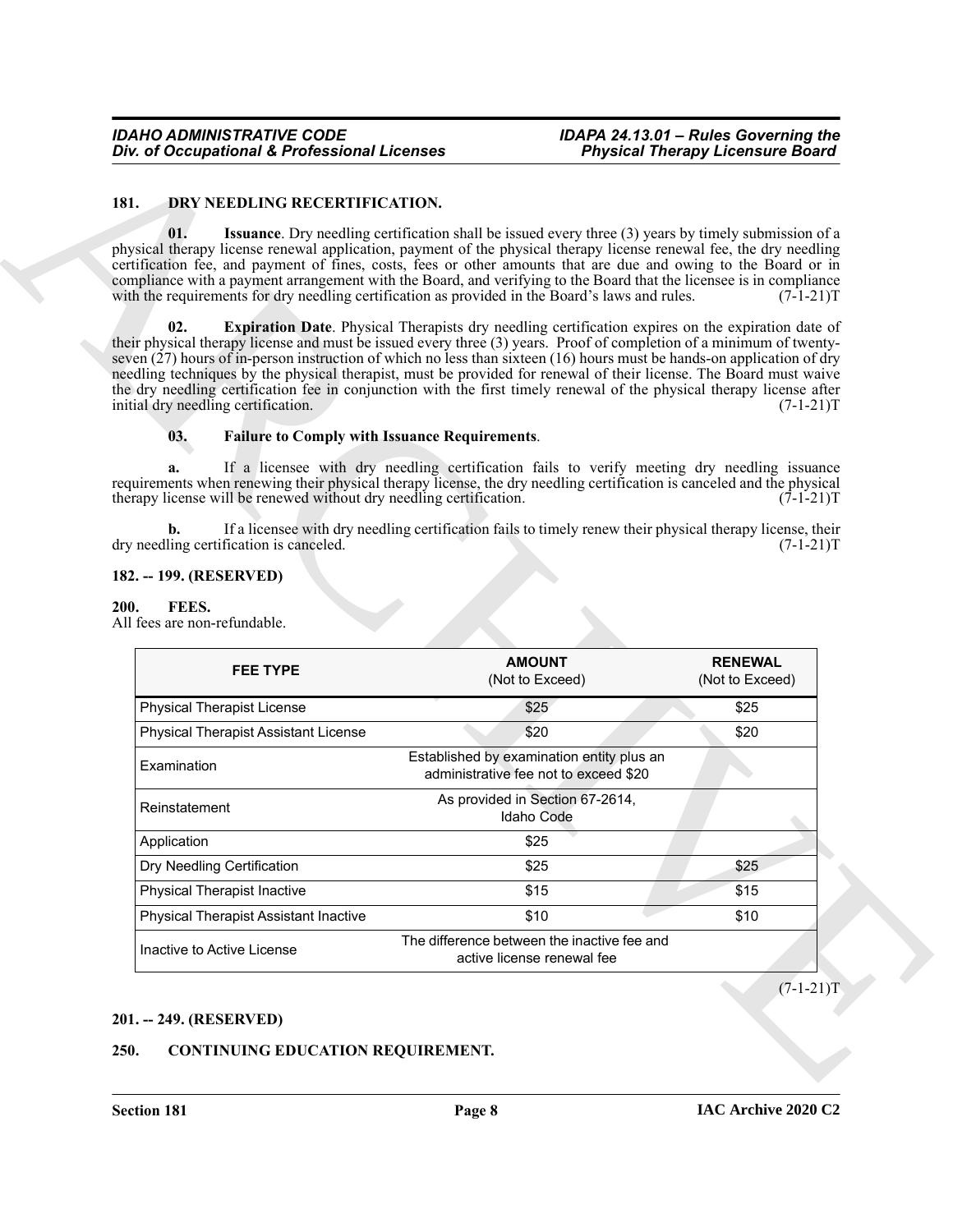<span id="page-8-6"></span>**01. Renewal of License**. Every person holding a license issued by the Board must annually complete 16) contact hours of continuing education prior to license renewal. (7-1-21) sixteen  $(16)$  contact hours of continuing education prior to license renewal.

**02. Reinstatement of License**. Any license canceled for failure to renew may be reinstated in accordance with Section 67-2614, Idaho Code, with the exception that the applicant must submit proof of having met the following continuing education requirements:  $(7-1-21)$ T

<span id="page-8-5"></span>**a.** For licenses expired for three (3) years or less, one (1) year of continuing education; or  $(7-1-21)$ T

<span id="page-8-3"></span><span id="page-8-1"></span>**b.** For licenses expired for more than three (3) years, two (2) years of continuing education; (7-1-21) T

**03.** Contact Hours. The contact hours of continuing education must be obtained in areas of study to the practice for which the license is issued as approved by the board. (7-1-21) germane to the practice for which the license is issued as approved by the board.

The d Octupation is foreigned interesting the<br>state and the state and the state interesting interesting interesting interesting interesting interesting interesting the state of the state interesting interesting the state **04. Documentation of Attendance**. The applicant must provide documentation verifying attendance by securing authorized signatures or other documentation from the course instructors, providers, or sponsoring institution substantiating any hours attended by the licensee. This documentation must be maintained by the licensee<br>and provided to the board upon request by the board or its agent. (7-1-21) and provided to the board upon request by the board or its agent.

<span id="page-8-4"></span>**05. Excess Hours**. Continuing education hours accumulated during the twelve (12) months immediately preceding the license expiration date may be applied toward meeting the continuing education requirement for the next license renewal. Hours in excess of the required hours may be carried forward. Excess hours may be used only during the next renewal period and may not be carried forward more than one (1) time. (7-1-21)T

<span id="page-8-0"></span>**06. Compliance Audit**. The board may conduct random continuing education audits of those persons required to obtain continuing education in order to renew a license and require that proof acceptable to the board of meeting the continuing education requirement be submitted to the Division. Failure to provide proof of meeting the continuing education upon request of the board are grounds for disciplinary action. (7-1-21) continuing education upon request of the board are grounds for disciplinary action.

<span id="page-8-7"></span>**07. Special Exemption**. The board has authority to make exceptions for reasons of individual hardship, including health or other good cause. The licensee must provide any information requested by the board to assist in substantiating hardship cases. This exemption is granted at the sole discretion of the board. (7-1-21)T

<span id="page-8-2"></span>**08. Continuing Education Credit Hours**. Hours of continuing education credit may be obtained by and participating in a continuing education activity approved by the Board. (7-1-21) attending and participating in a continuing education activity approved by the Board.

General Criteria. A continuing education activity which meets all of the following criteria is intinuing education credit:  $(7-1-21)$ appropriate for continuing education credit:

i. Constitutes an organized program of learning which contributes directly to the professional competency of the licensee; (7-1-21)T

ii. Pertains to subject matters integrally related and germane to the practice of the profession; (7-1- 21)T

iii. Conducted by individuals who have specialized education, training and experience to be considered qualified to present the subject matter of the program. The Board may request documentation of the qualifications of presenters;  $(7-1-21)T$ 

Application for Board approval is accompanied by a paper, manual or outline which describes the nud includes the program schedule, goals and objectives; and  $(7-1-21)$ specific offering and includes the program schedule, goals and objectives; and

v. Provides proof of attendance to licensees in attendance including: Date, location, course title, presenter(s); Number of program contact hours (One (1) contact hour equals one (1) hour of continuing education credit.); and the official signature or verification of the program sponsor.  $(7-1-21)$ credit.); and the official signature or verification of the program sponsor.

**b.** Specific Criteria. Continuing education hours of credit may be obtained by:  $(7-1-21)$ T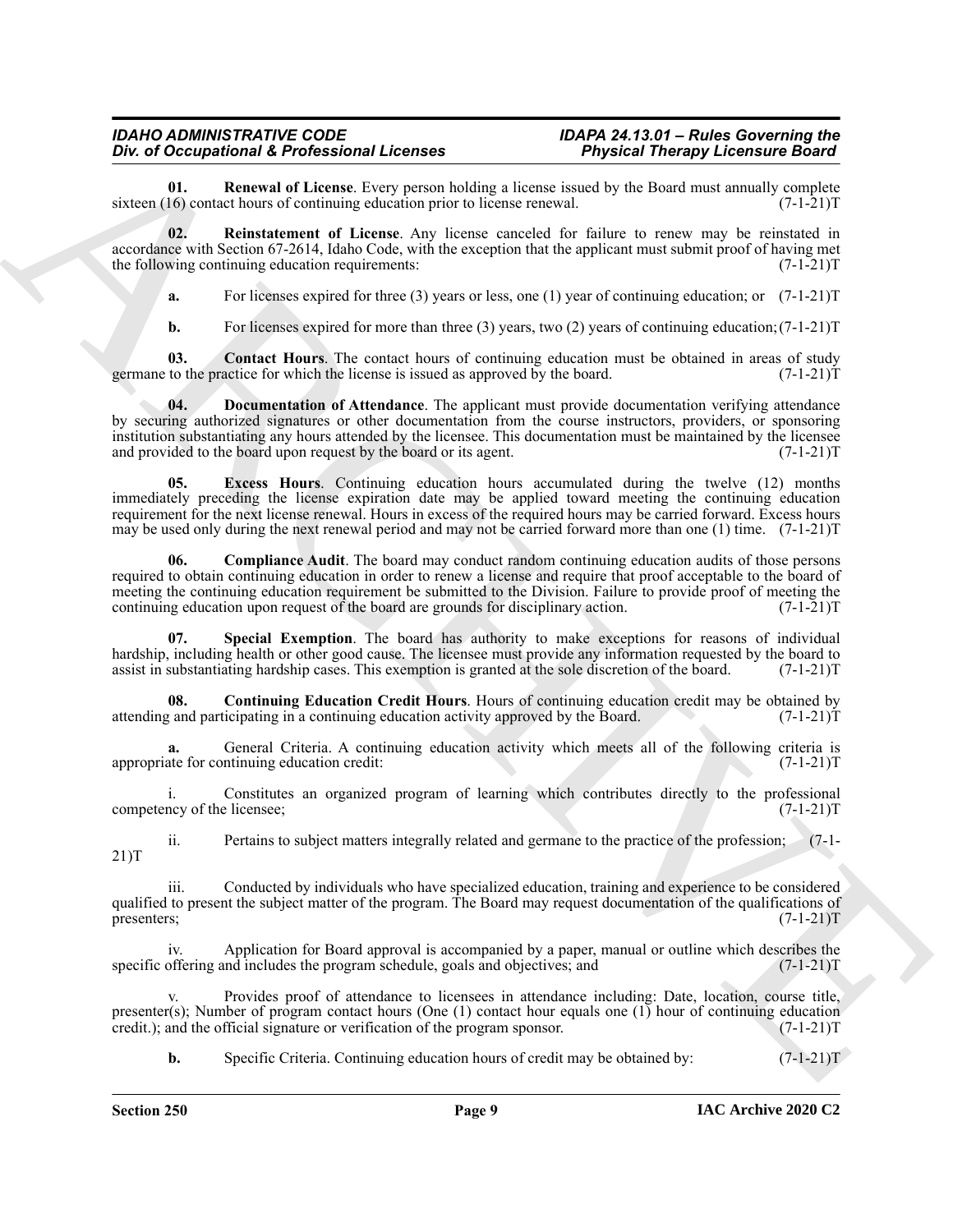Presenting professional programs which meet the criteria listed in these rules. Two (2) hours of credit will be awarded for each hour of presentation by the licensee. A course schedule or brochure must be maintained for audit; (7-1-21) maintained for audit:

ii. Providing official transcripts indicating successful completion of academic courses which apply to of physical therapy in order to receive the following continuing education credits:  $(7-1-21)$ the field of physical therapy in order to receive the following continuing education credits:

(1) One (1) academic semester hour = fifteen (15) continuing education hours of credit;  $(7-1-21)$ T

(2) One (1) academic trimester hour = twelve (12) continuing education hours of credit; (7-1-21)T

(3) One (1) academic quarter hour  $= \tan(10)$  continuing education hours of credit.  $(7-1-21)$ T

iii. Attending workshops, conferences, symposiums or electronically transmitted, live interactive ces which relate directly to the professional competency of the licensee; (7-1-21) conferences which relate directly to the professional competency of the licensee;

iv. Authoring research or other activities that are published in a recognized professional publication. The licensee will receive five  $(5)$  hours of credit per page;  $(7-1-21)$ T

| Viewing videotaped presentations if the following criteria are met: | $(7-1-21)T$ |
|---------------------------------------------------------------------|-------------|
| There is a sponsoring group or agency;                              | $(7-1-21)T$ |

(2) There is a facilitator or program official present; (7-1-21)T

(3) The program official may not be the only attendee; and (7-1-21)T

(4) The program meets all the criteria specified in these rules; (7-1-21)T

vi. Participating in home study courses that have a certificate of completion; (7-1-21)T

vii. Participating in courses that have business-related topics: marketing, time management, government regulations, and other like topics; (7-1-21)T

viii. Participating in courses that have personal skills topics: career burnout, communication skills, plations, and other like topics: human relations, and other like topics;

ix. Participating in courses that have general health topics: clinical research, CPR, child abuse  $\alpha$ , and other like topics;  $(7-1-21)T$ reporting, and other like topics;

x. Supervision of a physical therapist student or physical therapist assistant student in an accredited college program. The licensee will receive four  $(4)$  hours of credit per year; and  $(7-1-21)$ T

<span id="page-9-0"></span>xi. Completion and awarding of Board Certification or recertification by American Board of Physical Therapy Specialists (ABPTS). The licensee will receive sixteen (16) hours for the year the certification or recertification was received. (7-1-21) T

**EVALUATION CONTINUOUS CONTINUOUS CONTINUOUS CONTINUOUS CONTINUOUS CONTINUOUS CONTINUOUS CONTINUOUS CONTINUOUS CONTINUOUS CONTINUOUS CONTINUOUS CONTINUOUS CONTINUOUS CONTINUOUS CONTINUOUS CONTINUOUS CONTINUOUS CONTINUOUS 09. Course Approval**. Courses of study relevant to physical therapy and sponsored or provided by the American Physical Therapy Association (APTA) or any of its sections or local chapters; CAPTE; the National Athletic Trainers Association; an accredited, or candidate for accreditation, college or university; or otherwise approved by the Board. (7-1-21)T

<span id="page-9-1"></span>**10. Submitting False Reports or Failure to Comply**. The Board may condition, limit, suspend, or refuse to renew the license of any individual whom the Board determines submitted a false report of continuing education requirements. (7-1-21) education or failed to comply with the continuing education requirements.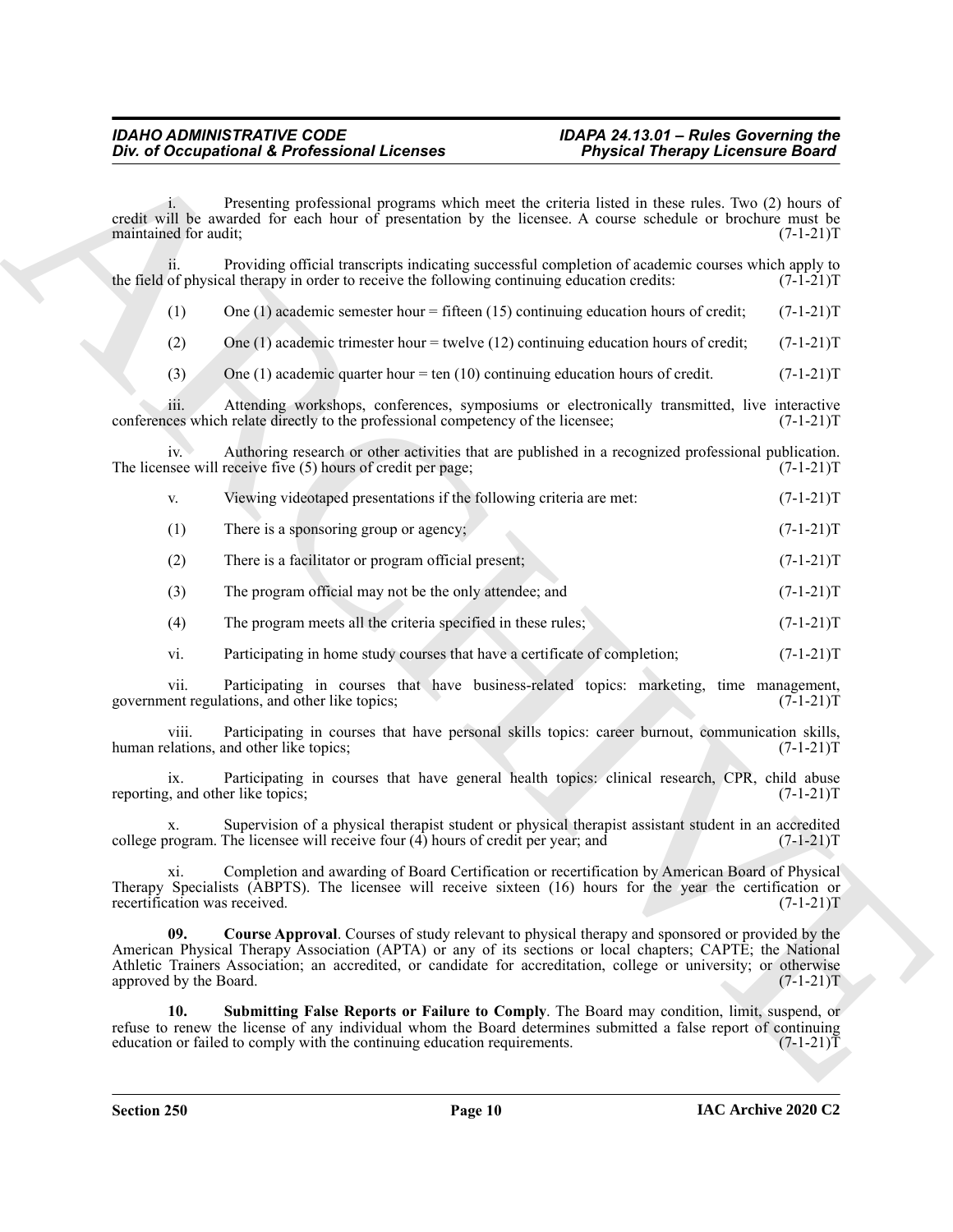#### <span id="page-10-0"></span>**251. -- 274. (RESERVED)**

#### <span id="page-10-9"></span><span id="page-10-7"></span><span id="page-10-1"></span>**275. DISCIPLINARY PENALTY.**

**01. Disciplinary Procedures**. The disciplinary procedures of the Division are the disciplinary es of the Board. (7-1-21)T procedures of the Board.

<span id="page-10-8"></span>**02.** Civil Fine. The Board may impose a civil fine not to exceed one thousand dollars (\$1,000) for each violation upon anyone licensed under Title 54, Chapter 22, Idaho Code who is found by the Board to be in violation of Section 54-2219, Idaho Code. (7-1-21)T

#### <span id="page-10-2"></span>**276. -- 299. (RESERVED)**

#### <span id="page-10-6"></span><span id="page-10-3"></span>**300. CODE OF ETHICS.**

Physical therapists and physical therapist assistants are responsible for maintaining and promoting ethical practice in accordance with the ethical principles set forth in Appendix A and Appendix B to these rules. (7-1-21)T

#### <span id="page-10-4"></span>**301. -- 999. (RESERVED)**

#### <span id="page-10-5"></span>**Appendix A - Physical Therapist Code Of Ethics**

#### **Preamble**

**EVALUATION CONSUMERING CONTRACT CONSUMERATION**<br>
21. **221.** 121. **EUAL SECULAR CONSUMERING CONTRACT CONTRACT CONTRACT CONTRACT CONTRACT CONTRACT CONTRACT CONTRACT CONTRACT CONTRACT CONTRACT CONTRACT CONTRACT CONTRACT CONT** This Code of Ethics of the American Physical Therapy Association sets forth principles for the ethical practice of physical therapy. All physical therapists are responsible for maintaining and promoting ethical practice. To this end, the physical therapist shall act in the best interest of the patient/client. This Code of Ethics shall be binding on all physical therapists.

#### **Principle 1**

A physical therapist shall respect the rights and dignity of all individuals and shall provide compassionate care.

#### **Principle 2**

A physical therapist shall act in a trustworthy manner toward patients/clients and in all other aspects of physical therapy practice.

#### **Principle 3**

A physical therapist shall comply with laws and regulations governing physical therapy and shall strive to effect changes that benefit patients/clients.

#### **Principle 4**

A physical therapist shall exercise sound professional judgment.

#### **Principle 5**

A physical therapist shall achieve and maintain professional competence.

#### **Principle 6**

A physical therapist shall maintain and promote high standards for physical therapy practice, education, and research.

#### **Principle 7**

A physical therapist shall seek only such remuneration as is deserved and reasonable for physical therapy services.

#### **Principle 8**

A physical therapist shall provide and make available accurate and relevant information to patients/clients about their care and to the public about physical therapy services.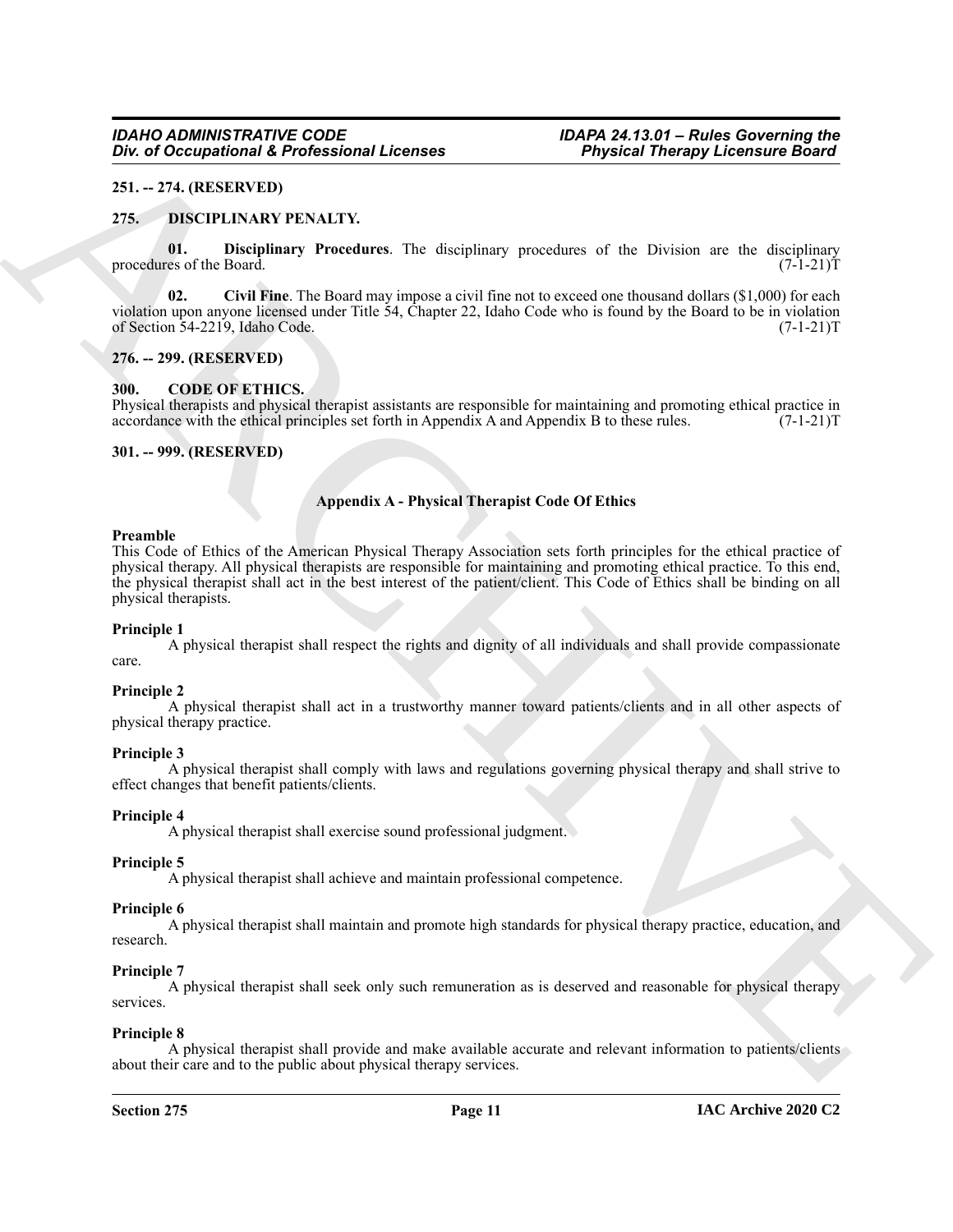#### **Principle 9**

A physical therapist shall protect the public and the profession from unethical, incompetent, and illegal acts.

#### **Principle 10**

A physical therapist shall endeavor to address the health needs of society.

#### **Principle 11**

A physical therapist shall respect the rights, knowledge, and skills of colleagues and other health care professionals.

#### <span id="page-11-0"></span>**APPENDIX B - PHYSICAL THERAPIST ASSISTANT CODE OF ETHICS**

#### **Preamble**

*Giv. of Occupational K. Professional Licenses*  $\overline{P}$  *Physical Theorges*<br>  $\overline{P}$  chirality by  $\gamma$  can be applied and the protection of the start of the spectral interpretation (ARCHIVE)  $\gamma$  ( $\gamma$ ) and the specific This document of the American Physical Therapy Association sets forth standards for the ethical conduct of the physical therapist assistant. All physical therapist assistants are responsible for maintaining high standards of conduct while assisting physical therapists. The physical therapist assistant shall act in the best interest of the patient/client. These standards of conduct shall be binding on all physical therapist assistants.

#### **Standard 1**

A physical therapist assistant shall respect the rights and dignity of all individuals and shall provide compassionate care.

#### **Standard 2**

A physical therapist assistant shall act in a trustworthy manner toward patients/clients.

#### **Standard 3**

A physical therapist assistant shall provide selected physical therapy interventions only under the supervision and direction of a physical therapist.

#### **Standard 4**

A physical therapy assistant shall comply with laws and regulations governing physical therapy.

#### **Standard 5**

A physical therapist assistant shall achieve and maintain competence in the provision of selected physical therapy interventions.

#### **Standard 6**

A physical therapist assistant shall make judgments that are commensurate with his or her educational and legal qualifications as a physical therapist assistant.

#### **Standard 7**

A physical therapist assistant shall protect the public and the profession from unethical, incompetent, and illegal acts.